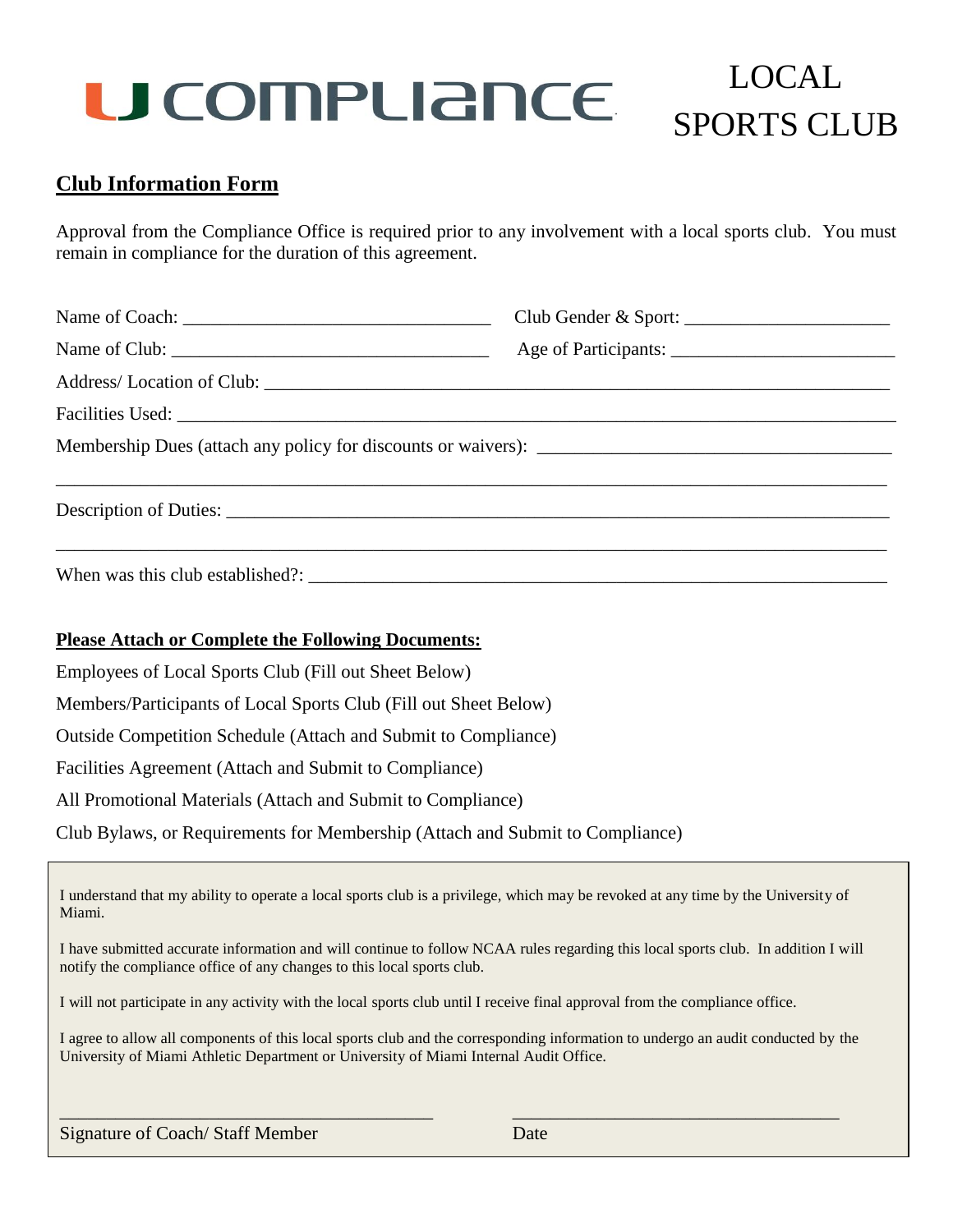## LOCAL SPORTS CLUB

#### **Local Sports Club Checklist**

### **TO BE COMPLETED BY THE COMPLIANCE OFFICE**

Name of Club:

Coach/Athletics Staff Member:

| <b>Information Form</b>             |
|-------------------------------------|
| Club Employee Information Form      |
| Club Membership Form                |
| <b>Outside Competition Schedule</b> |
| <b>Facilities Agreement</b>         |
| <b>Promotional Materials</b>        |
| Club Bylaws                         |
| <b>Compliance Education Session</b> |

I have reviewed the information for the above named local sports club and it complies with all applicable NCAA regulations.

Compliance Office Date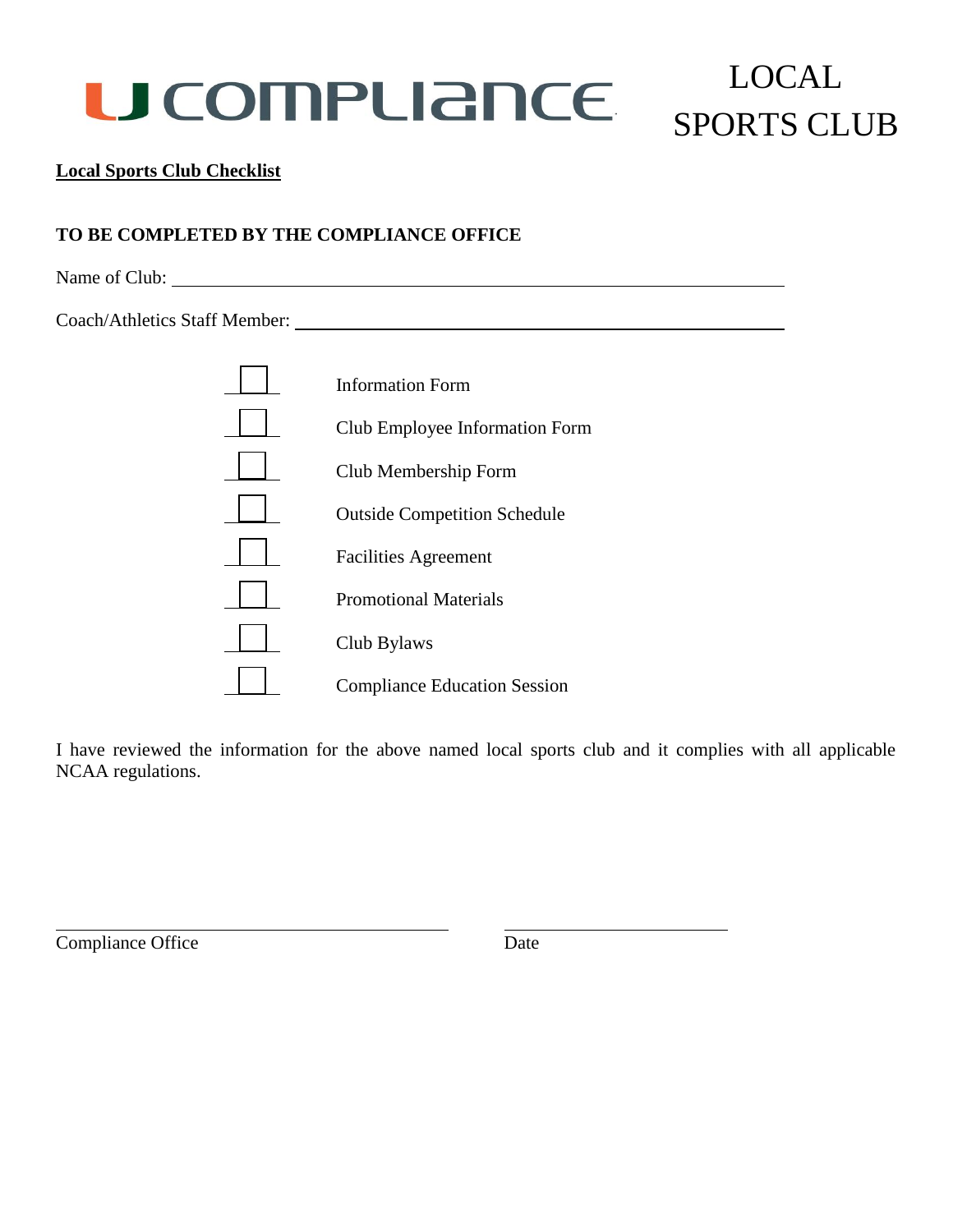### LOCAL **U COMPLIANCE** SPORTS CLUB

### **Local Sports Club Employee Information**

(This form must have names and information for all employees working for the local sports club)

Name of Local Sports Club: \_\_\_\_\_\_\_\_\_\_\_\_\_\_\_\_\_\_\_\_\_\_\_\_\_\_\_\_\_\_\_\_\_\_\_\_\_\_\_\_\_\_\_\_\_\_\_\_\_\_\_\_\_\_

| <b>Name</b>       | Occupation    | <b>Affiliation</b> | Compensation | <b>Responsibility</b> |
|-------------------|---------------|--------------------|--------------|-----------------------|
|                   | (i.e., Coach) | (i.e., Miami H.S.) |              |                       |
| 1.                |               |                    |              |                       |
| $\overline{2}$ .  |               |                    |              |                       |
| $\overline{3}$ .  |               |                    |              |                       |
| 4.                |               |                    |              |                       |
| 5.                |               |                    |              |                       |
| 6.                |               |                    |              |                       |
| 7.                |               |                    |              |                       |
| 8.                |               |                    |              |                       |
| 9.                |               |                    |              |                       |
| $\overline{10}$ . |               |                    |              |                       |
| $11.$             |               |                    |              |                       |
| 12.               |               |                    |              |                       |
| $\overline{13}$ . |               |                    |              |                       |
| 14.               |               |                    |              |                       |
| $\overline{15}$ . |               |                    |              |                       |
| 16.               |               |                    |              |                       |
| $\overline{17}$ . |               |                    |              |                       |
| 18.               |               |                    |              |                       |
| 19.               |               |                    |              |                       |
| 20.               |               |                    |              |                       |
| 21.               |               |                    |              |                       |
| 22.               |               |                    |              |                       |
| 23.               |               |                    |              |                       |
| 24.               |               |                    |              |                       |
| $\overline{25}$ . |               |                    |              |                       |

\_\_\_\_\_\_\_\_\_\_\_\_\_\_\_\_\_\_\_\_\_\_\_\_\_\_\_\_\_\_\_\_\_\_\_\_\_\_\_\_\_\_\_\_\_ \_\_\_\_\_\_\_\_\_\_\_\_\_\_\_\_\_\_\_\_\_\_\_\_\_\_\_\_\_\_\_

Signature of Club Director/Coach Date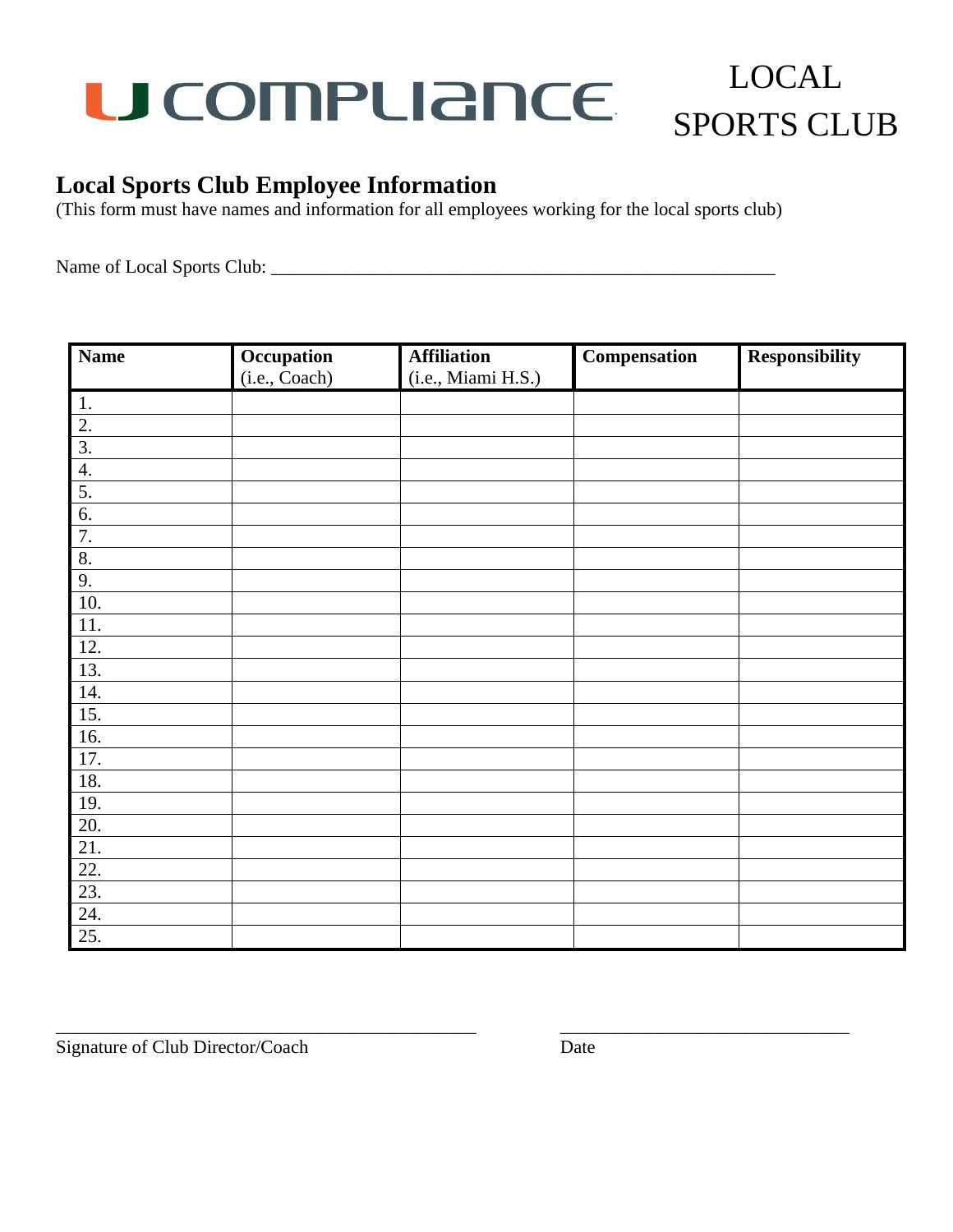## LOCAL SPORTS CLUB

### **Local Sports Club Membership Information**

(This form must have all individuals who are participants in the club regardless of age\*)

Name of Local Sports Club: \_\_\_\_\_\_\_\_\_\_\_\_\_\_\_\_\_\_\_\_\_\_\_\_\_\_\_\_\_\_\_\_\_\_\_\_\_\_\_\_\_\_\_\_\_\_\_\_\_\_\_\_

| <b>Name</b>                        | Age | <b>Address</b> | <b>Distance</b><br>$\overline{\text{from}}$<br>Campus (miles) | <b>Membership Paid (\$)</b> |
|------------------------------------|-----|----------------|---------------------------------------------------------------|-----------------------------|
| 1.                                 |     |                |                                                               |                             |
| $\overline{2}$ .                   |     |                |                                                               |                             |
| $\overline{3}$ .                   |     |                |                                                               |                             |
| 4.                                 |     |                |                                                               |                             |
| $\frac{5}{6}$                      |     |                |                                                               |                             |
|                                    |     |                |                                                               |                             |
| 7.                                 |     |                |                                                               |                             |
| 8.                                 |     |                |                                                               |                             |
| 9.                                 |     |                |                                                               |                             |
| 10.                                |     |                |                                                               |                             |
| 11.                                |     |                |                                                               |                             |
| 12.                                |     |                |                                                               |                             |
| $\overline{13}$ .                  |     |                |                                                               |                             |
| 14.                                |     |                |                                                               |                             |
| $\overline{15}$ .                  |     |                |                                                               |                             |
| 16.                                |     |                |                                                               |                             |
| 17.                                |     |                |                                                               |                             |
| 18.                                |     |                |                                                               |                             |
| 19.                                |     |                |                                                               |                             |
| 20.                                |     |                |                                                               |                             |
|                                    |     |                |                                                               |                             |
| $\frac{21}{22}$<br>$\frac{22}{23}$ |     |                |                                                               |                             |
|                                    |     |                |                                                               |                             |
| 24.                                |     |                |                                                               |                             |
| 25.                                |     |                |                                                               |                             |

\_\_\_\_\_\_\_\_\_\_\_\_\_\_\_\_\_\_\_\_\_\_\_\_\_\_\_\_\_\_\_\_\_\_\_\_\_\_\_\_\_\_\_\_\_\_\_ \_\_\_\_\_\_\_\_\_\_\_\_\_\_\_\_\_\_\_\_\_\_\_\_\_\_\_\_\_\_\_

\*Please print an additional copy of this page if there are more participants.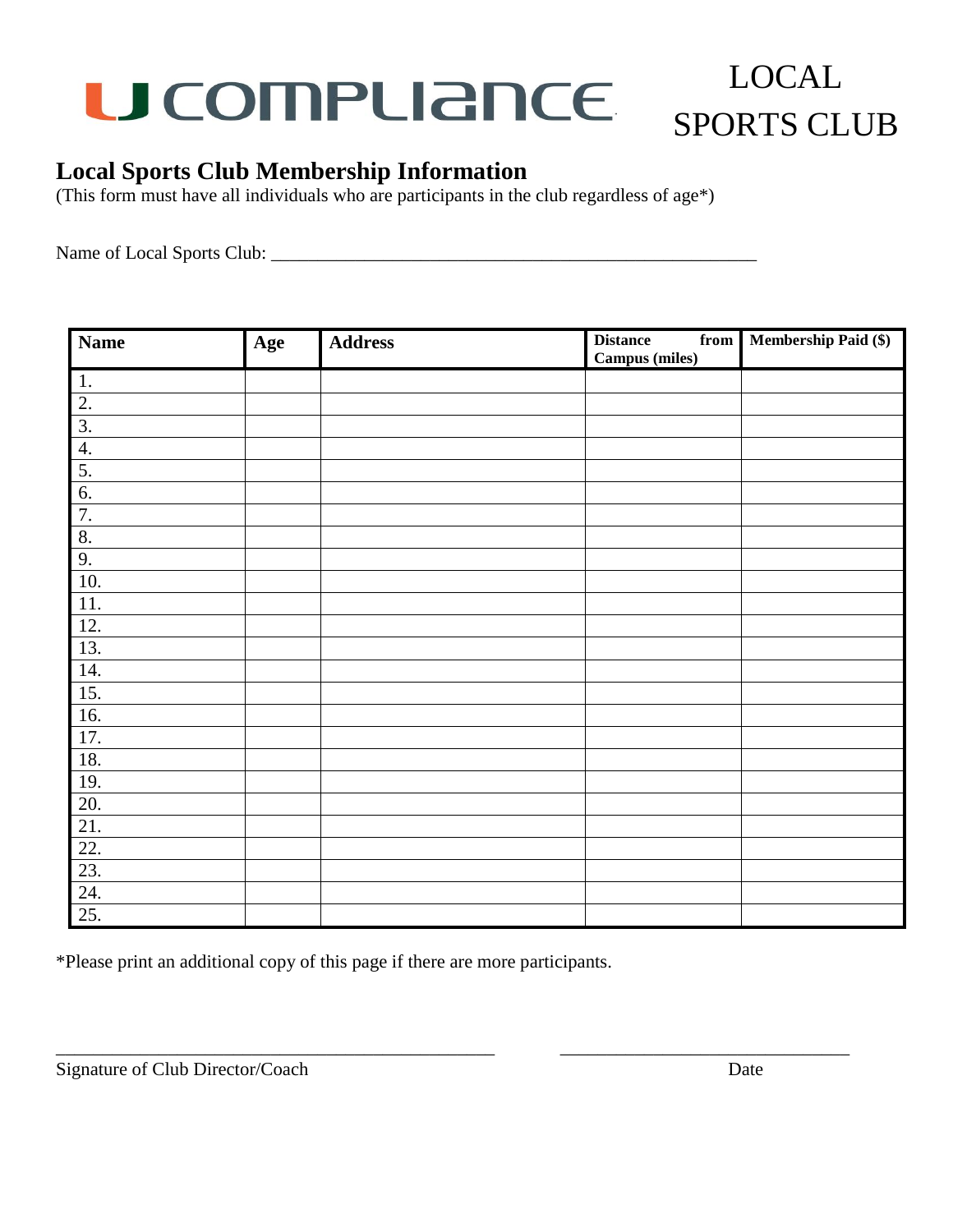## LOCAL SPORTS CLUB

#### **Local Sports Clubs NCAA Bylaws:**

#### **13.11.2.4 Local Sports Clubs.**

In sports other than basketball, an institution's coach may be involved in any capacity (e.g., as a participant, administrator or in instructional or coaching activities) in the same sport for a local sports club or organization located in the institution's home community, provided all prospective student-athletes participating in said activities are legal residents of the area (within a 50-mile radius of the institution). In all sports, an institution's coach may be involved in any capacity (e.g., as a participant, administrator or in instructional or coaching activities) in a sport other than the coach's sport for a local sports club or organization located in the institution's home community, provided all prospective student-athletes participating in said activities are legal residents of the area (within a 50-mile radius of the institution). Further, in clubs or organizations involving multiple teams or multiple sports, the 50-mile radius is applicable only to the team with which the institution's coach is involved; however, it is not permissible for the coach to assign a prospective student-athlete who lives outside the 50-mile area to another coach of the club. A coach also may be involved in activities with individuals who are not of a prospective student-athlete age, regardless of where such individuals reside. (In women's volleyball and women's sand volleyball, see Bylaws 13.1.7.12 and 13.1.7.13, respectively, for regulations relating to a coach's involvement with a local sports club and the permissible number of evaluation days.) *(Revised: 1/10/90, 1/16/93, 9/6/00, 4/25/02 effective 8/1/02, 5/11/05)*

#### **13.11.2.4.1 - Exception.**

The 50-mile radius restriction shall not apply to a prospective student-athlete who resides outside a 50-mile radius of the institution, provided the institution documents that the local sports club is the closest opportunity for the prospective student-athlete to participate in the sport. (Adopted: 1/9/06 effective 8/1/06)

#### **13.11.2.4.3 - Institutional Sponsorship of Local Sports Club.**

Neither an institution's athletics department nor an institution's athletics booster group may sponsor a local sports club that includes prospective student-athletes. It is permissible for a department of the institution that operates independent of the athletics department (e.g., physical education department, recreation department) to sponsor a local sports club that includes prospective student-athletes, provided no athletics department staff member is involved with the club team. (Adopted: 1/16/93; Revised: 1/11/94)

#### **13.11.2.4.4 - Women's Volleyball -- Additional Restrictions.**

In women's volleyball, during a dead or quiet period, institutional coaching staff members may not coach a local sports club team at an off-campus competition where prospective student-athletes are present. How-ever, it is permissible for an institution's coach to coach his or her own local sports club team in practice activities. (Adopted: 4/28/05, effective 8/1/05)

#### **17.22.8.1.2.1 Involvement of Coaching Staff.**

No member of the coaching staff of a member institution may be involved in any capacity (e.g., coach, official, player or league/team administrator) during the academic year (including vacation periods during the academic year) with an outside team that involves any student-athlete with eligibility remaining from the institution's tennis team except as provided under Bylaws 17.1.1.1, 17.29, 17.31.3. *(Revised: 4/28/05 effective 8/1/05)*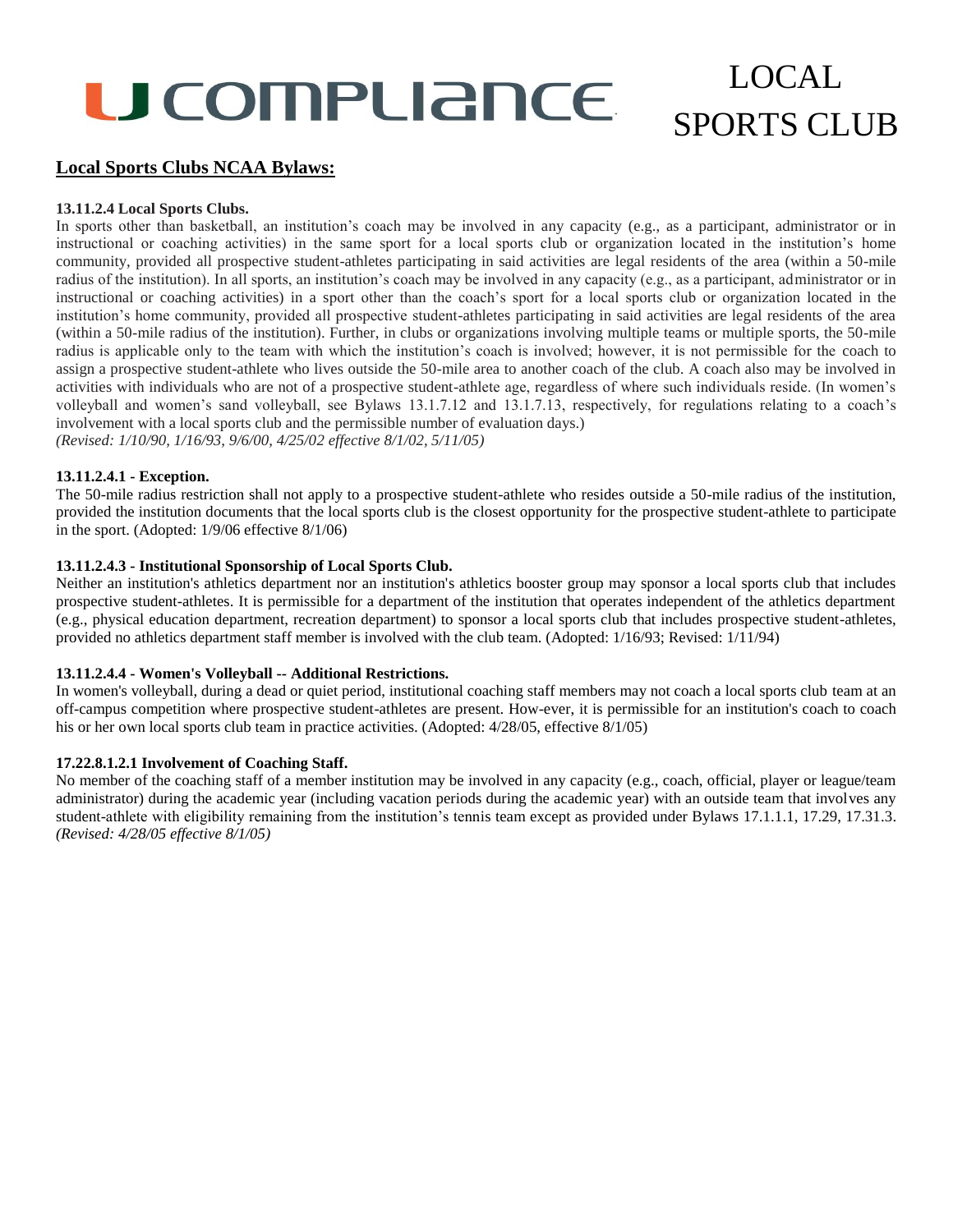and equestrian exception); and an official interpretation: (01/07/07, Item No. 16-d-(3))]

## LOCAL SPORTS CLUB

#### **Local Sports Clubs Educational Columns:**

#### **Volunteer Coach Involvement with Local Sports Clubs and Provision of Private Lessons (I)** Item Ref: 1 Date Published: March 23, 2007

NCAA Division I member institutions should note that pursuant to NCAA Bylaw 13.11.2.3, it is permissible for a volunteer coach in a sport other than basketball to be involved in any capacity (e.g., as a participant, administrator or instructional or coaching activities) in the same sport with a local sports club or organization located in the institution's home community, provided all participating prospective student-athletes are legal residents of an area within a 50-mile radius of the institution and there is no institutional sponsorship of the club. A prospective student-athlete who resides outside the 50-mile radius of the institution may be a member of the local sports club without impacting the involvement of the institution's volunteer coach, provided the institution documents that the local sports club is the closest opportunity for the prospective student-athlete to participate in the sport. Further, it is important to note that a prospective student-athlete who relocates to within a 50-mile radius of an institution on a temporary basis (e.g., to participate on a club team or attend an institution while maintaining a permanent residence outside of the 50-mile radius) would not be considered a legal resident of the area of the institution for purposes of the local sports club legislation. However, it is not permissible for a volunteer coach to conduct any physical activity at which one or more prospective student-athletes reveal, demonstrate or display their athletics ability except as pro-vided for in Bylaws 13.11.2 and 13.11.3. Therefore, a volunteer coach is prohibited from teaching private lessons to any prospective student-athlete in the coach's sport, except women's golf and equestrian. A volunteer coach in women's golf or equestrian may teach private lessons to a prospective student-athlete in the respective sports, provided the following conditions are met: 1. The prospective student-athlete resides within a 50-mile radius of the institution's main campus; 2. The coach makes lessons available to the general public; 3. In women's golf, lessons are only provided to female prospective student-athletes and the coach is a teaching professional certified pursuant to the Ladies Golf Professional Association and/or Professional Golf Association certification program; 4. Fees charged to the prospective student-athlete are at a rate commensurate with fees charged to all individuals; 5. Fees charged to the prospective student-athlete are not paid by individuals or entities other than the prospective student-athlete or his or her parent or legal guardian; and 6.The institution keeps on file in the office of the director of athletics documentation of the fee charged for the lessons and the name of any individual receiving any portion of the fee. [References: Bylaws 13.11.1 (prohibited activities), 13.11.1.1 (definition of prospective student-athlete for tryout-rule purposes), 13.11.2.4 (local sports clubs), 13.11.2.3.1 (exception), 13.11.2.4.3 (institutional sponsorship of local sports club), 13.11.3.6 (private lessons—women's golf

**Institutional Coaching Staff Members Involved with Outside Teams Including Prospective Student-Athletes (I)** NCAA Division I member institutions should note that NCAA Division I Bylaw 13.11.1 prohibits an institution from conducting (or having conducted on its behalf) any physical activity on its campus or else-where at which one or more prospective student-athletes reveal, demonstrate or display their athletics ability in any sport except as permitted under Bylaws 13.11.2 and 13.11.3. Accordingly, it is not permissible for an institutional coaching staff member (including a volunteer coach) to be involved with the coaching or administration of an outside team that includes prospective student-athletes, including summer league and travel teams, unless the involvement is a permissible tryout activity or tryout exception, pursuant to Bylaw 13.11.2 or 13.11.3. The tryout prohibition is applicable to any individual considered a prospective student-athlete, including high school, two-year college and four-year college prospective student-athletes. The tryout prohibition remains in effect until the prospective student-athlete becomes a student-athlete by: 1. Registering and enrolling full time in a regular academic term at a four-year institution and attending classes; or 2. Participating in regular squad practice or competition at a four-year institution before the beginning of any term. An institutional coaching staff member may be involved with an outside team that includes student-athletes from other four-year institutions. However, if the coach's institution has received permission to contact a particular student-athlete, then it is not permissible for the coach to be involved with an out-side team that includes that student-athlete because NCAA recruiting rules begin to apply once the institution receives permission to contact per Bylaw 13.1.1.3. Pursuant to Bylaw 13.11.2.4, an institutional coaching staff member in sports other than basketball may be involved in any capacity (e.g., as a participant, administrator or instructional or coaching activities) with a local sports club or organization located in the institution's home community that includes prospective student-athletes, provided all participating prospective student-athletes on the coach's team(s) reside within a 50-mile radius of the institution and there is no institutional sponsorship of the club. For example, in baseball, it is permissible for an institution's coach to serve as a coach for a summer league team involving student-athletes from other four-year institutions. However, the coach cannot be involved in any capacity (e.g., manager, coach, scout) if the team includes prospective student-athletes, including high school, two-year college or four-year college prospective student athletes, unless the team and its participants satisfy the local sports club legislation (e.g., all participating prospective student-athletes on the coach's team reside within a 50-mile radius of the institution) or another exception to the tryout legislation. [References: Division I Bylaws 13.02.11 (prospective student-athlete), 13.1.1.3 (four-year college prospective studentathletes), 13.11.1 (prohibited activities), 13.11.2 (permissible activities), 13.11.2.4 (local sports clubs), 13.11.3 (tryout exceptions) and 17.32.2 (outside-team tours)]